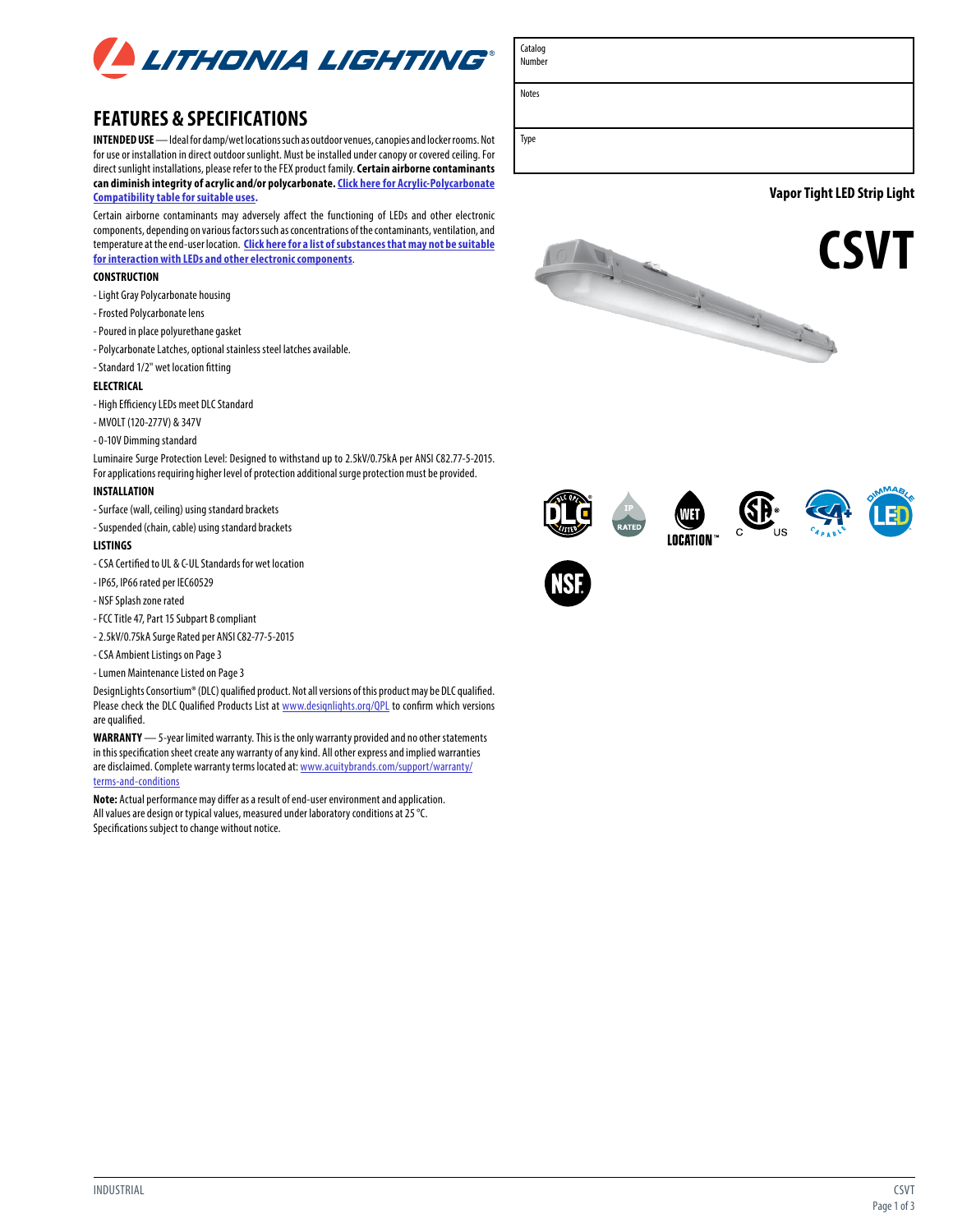| CS<br><b>CONTRACTOR</b> | Looking for Contractor Select readily available<br>configurations? Click here to visit Contractor Select™<br>spec sheet or go to www.contractorselect.com |
|-------------------------|-----------------------------------------------------------------------------------------------------------------------------------------------------------|
|                         |                                                                                                                                                           |

| Example: CSVT L48 AL03 MVOLT SWW3 80CRI<br>Lead times will vary depending on options selected. Consult with your sales representative.<br><b>ORDERING INFORMATION</b> |                                         |        |     |                                                |                                                                                                                                                               |                     |                  |                           |                                                                                         |       |                              |                                          |                                                                                                                                                                                 |
|-----------------------------------------------------------------------------------------------------------------------------------------------------------------------|-----------------------------------------|--------|-----|------------------------------------------------|---------------------------------------------------------------------------------------------------------------------------------------------------------------|---------------------|------------------|---------------------------|-----------------------------------------------------------------------------------------|-------|------------------------------|------------------------------------------|---------------------------------------------------------------------------------------------------------------------------------------------------------------------------------|
|                                                                                                                                                                       |                                         |        |     |                                                |                                                                                                                                                               |                     |                  |                           |                                                                                         |       |                              |                                          |                                                                                                                                                                                 |
| <b>Series</b>                                                                                                                                                         |                                         | Length |     | <b>Lumen Output</b>                            |                                                                                                                                                               | <b>Voltage</b>      |                  |                           | Color temperature                                                                       |       | <b>Color rendering index</b> | <b>Options</b>                           |                                                                                                                                                                                 |
| <b>CSVT</b>                                                                                                                                                           | <b>Contractor Select</b><br>Vapor Tight | L48    | 48" | 3000LM<br>4000LM<br>5000LM<br>6000LM<br>ALO3   | 3,000 lumens $\ddagger$<br>4,000 lumens $\ddagger$<br>5,000 lumens $\ddagger$<br>6,000 lumens $\ddagger$<br>Switchable lumens,<br>3000LM / 4000LM /<br>5000LM | <b>MVOLT</b><br>347 | 120-277V<br>347V | 35K<br>40K<br>50K<br>SWW3 | 3500K <sup>+</sup><br>$4000K\pm$<br>$5000K \pm$<br>Switchable white,<br>35K / 40K / 50K | 80CRI | 80 CRI                       | <b>STSL</b><br><b>IE7WCP</b><br>IE7WCPHE | Stainless steel<br>latches<br><b>Emergency battery</b><br>pack, 7W, CA Title<br>20 Noncompliant $\ddagger$<br><b>Emergency battery</b><br>pack, 7W, Certified<br>in CA Title 20 |
|                                                                                                                                                                       |                                         | L96    | 96" | 6000LM<br>8000LM<br>10000LM<br>12000LM<br>ALO4 | 6.000 lumens $\pm$<br>8.000 lumens $\pm$<br>10,000 lumens $\ddagger$<br>12,000 lumens $\ddagger$<br>Switable lumens,<br>6000LM, 8000LM,<br>and 10000LM        |                     |                  |                           |                                                                                         |       |                              |                                          | $MAEDBS$ $\pm$                                                                                                                                                                  |

NOTE: **‡** indicates option chosen has ordering restrictions. Please reference ordering restrictions chart.

| <b>‡ Option Value Ordering Restrictions</b>                         |                                        |  |  |  |  |  |
|---------------------------------------------------------------------|----------------------------------------|--|--|--|--|--|
| <b>Option value</b>                                                 | <b>Restriction</b>                     |  |  |  |  |  |
| 35K, 40K, 50K                                                       | Not available with ALO lumen packages. |  |  |  |  |  |
| 3000LM, 4000LM, 5000LM, 6000LM,<br>8000LM, 10000LM, 10000LM 12000LM | Not available with SWW3.               |  |  |  |  |  |
| <b>CSVT STSL LATCH</b>                                              | Requires two for L96                   |  |  |  |  |  |
| IE7WCP. IE7WCPHE                                                    | Not available with 347V, ALO3 or ALO4. |  |  |  |  |  |

### **Accessories:** *Order as separate catalog number.*

CSVT STSL LATCH Stainless steel latch kit (Set of 10) **‡**

**How to Estimate Delivered Lumens in Emergency Mode** Use the formula below to estimate the delivered lumens in emergency mode **Delivered Lumens = 1.25 x P x LPW**

P = Output power of emergency driver. P = 10W for IE10WCPHE  ${\sf LPW} = {\sf Lumen}$  per watt rating of the luminaire. This information is available on the ABL luminaire spec sheet. The LPW rating is also available at [Designlight Consortium](https://www.designlights.org/).

## **DIMENSIONS**

All dimensions are shown in inches unless otherwise noted.

| Length | Width | <b>Height</b> | Length | Approximate<br>weight | <b>Fixtures per</b><br>pallet |
|--------|-------|---------------|--------|-----------------------|-------------------------------|
| L48    | 5.4   | 3.8           | 50.3   | 5 lbs                 | 70                            |
| L96    | 5.4   | 3.8           | 98.3   | 10 lbs                | 70                            |

\*Weights will vary slightly with added options.



A LITHONIA LIGHTING